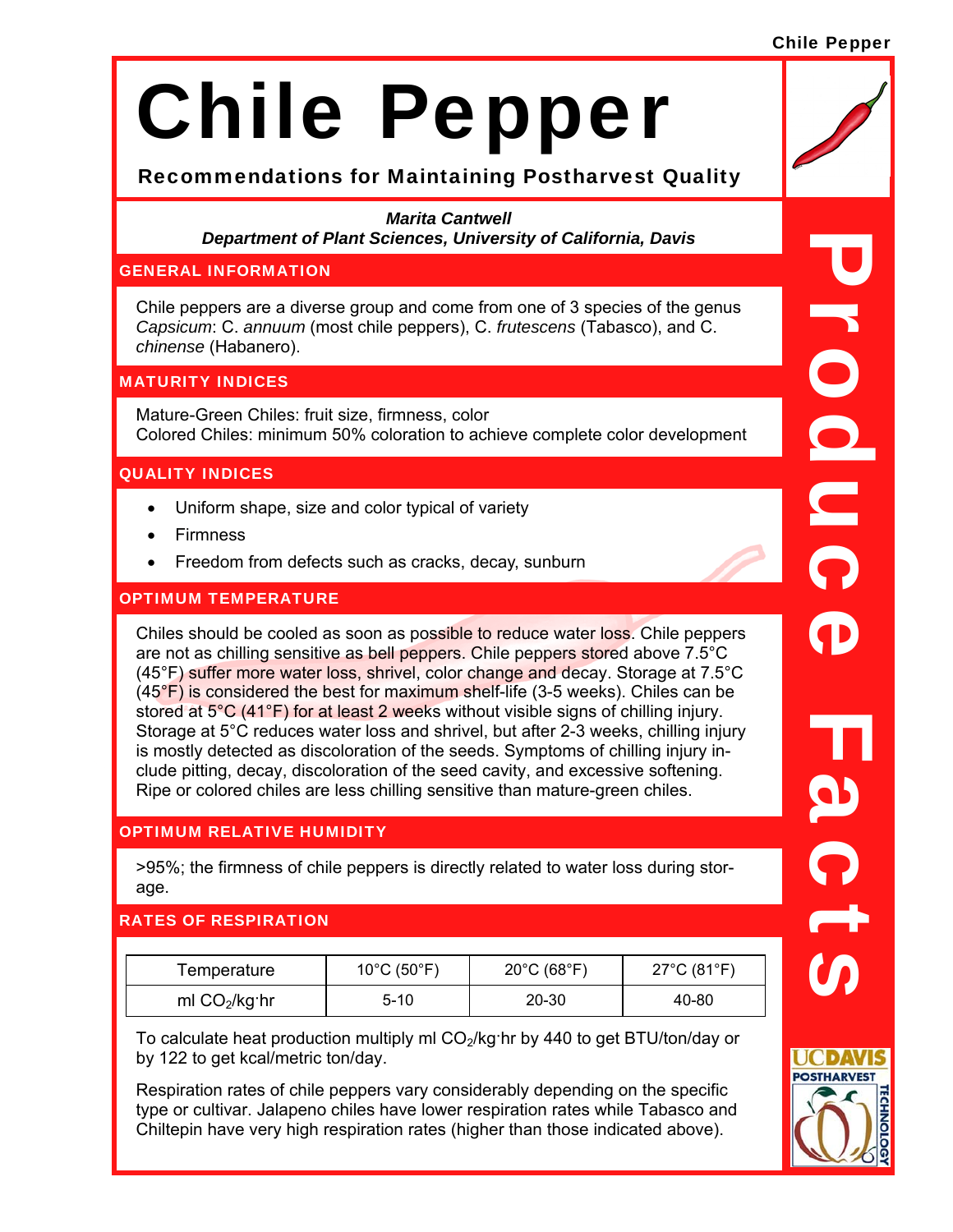#### Chile Pepper

#### RATES OF ETHYLENE PRODUCTION

Some chiles such as jalapeños show a nonclimacteric physiology during color change and produce very low levels of ethylene: 0.1-0.2 µl/kg·hr at 20-25°C (68-77°F). Other chiles such as Habaneros show increases in ethylene production during ripening and may produce over 1 µl/kg·hr at 20-25°C (68-77°F).

#### RESPONSES TO ETHYLENE

Responses to ethylene depend on the particular variety of chile. Chile poblanos for example may respond to ethylene treatment, while Jalapeño peppers do not. As with bell peppers, holding partially colored chile peppers at warmer temperatures of 20-25°C (68-77°F) with high humidity (>95%) is effective to complete color development. Adding ethylene may further enhance ripening but response is variety dependent.

#### RESPONSES TO CONTROLLED ATMOSPHERES (CA)

At recommended storage temperature (7-8°C), controlled and modified atmospheres of 3-5%  $O<sub>2</sub>$ in combination with 0-5%  $CO<sub>2</sub>$  are considered to provide only slight benefit to chile peppers. Low  $O<sub>2</sub>$  atmospheres may retard color development. High  $CO<sub>2</sub>$  atmospheres (>5%) can damage mature-green chiles (pitting, discoloration, softening), while colored (fully ripe) chiles are more tolerant of  $CO<sub>2</sub>$ .

# PHYSIOLOGICAL DISORDERS

**Blossom end rot.** This disorder occurs as a slight discoloration or a severe dark sunken lesion at or near the blossom end; it is caused by temporary insufficiencies of calcium due to water stress and may occur under high temperature conditions when the peppers are rapidly growing.

**Chilling injury.** Symptoms of chilling injury include surface pitting, water-soaked areas, decay (especially Alternaria), and discoloration of the seed cavity.

#### PATHOLOGICAL DISORDERS

Common decay causing organisms are *Botrytis, Alternaria*, and soft rots of fungal and bacterial origin.

*Botrytis* **or Grey mold decay** is a common decay-causing organism on chile peppers; field sanitation and prevention of wounds on the fruit help reduce its incidence. *Botrytis* will grow well at the recommended storage temperatures. Hot water dips of peppers can effectively control botrytis rot (55°C [130°F] water for 4 minutes) without causing fruit injury.

**Bacterial Soft Rot.** Soft rotting areas can be caused by several bacteria which attack damaged tissue; soft rots can also be common on washed or hydrocooled chile peppers where water sanitation was deficient.

Mechanical damage (crushing, stem punctures, scrapes, etc.) is common on chile peppers; physical injury not only detracts from the visual quality of the chiles but also causes increased

#### SPECIAL CONSIDERATIONS

The pungency or hotness of chile peppers is due to capsaicinoids (capsaicin is the main one) and hotness varies depending on the cultivar or genetics of the chile peppers. Environmental factors and maturity of the chiles also affects the capsaicin concentrations. Chiles that are stored under a range of temperatures and are still of marketable quality maintain their capsaicin concentrations.

For U.S. markets, corking (corky striations on the fruit surface) is considered unattractive. However in other markets, corking is a recognized characteristic of certain cultivars and is usually associated with jalapeño chiles that are prepared in oil and vinegar as a side dish.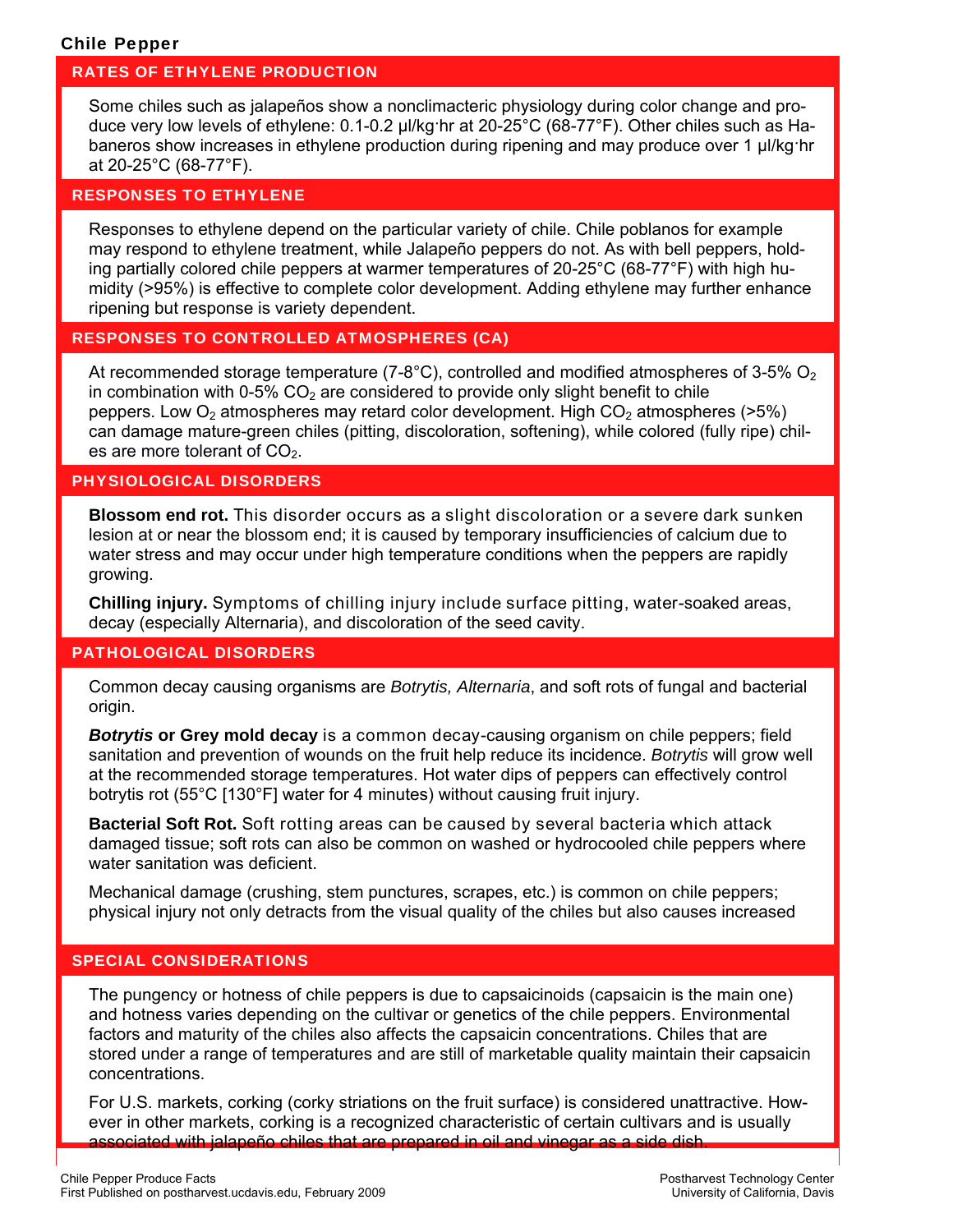# POSTHARVEST PHOTO GUIDE

# **DISORDERS**



Botrytis decay on stored Jalapeño chiles



GREY MOLD



BLOSSOM END ROT



CHILLING INJURY